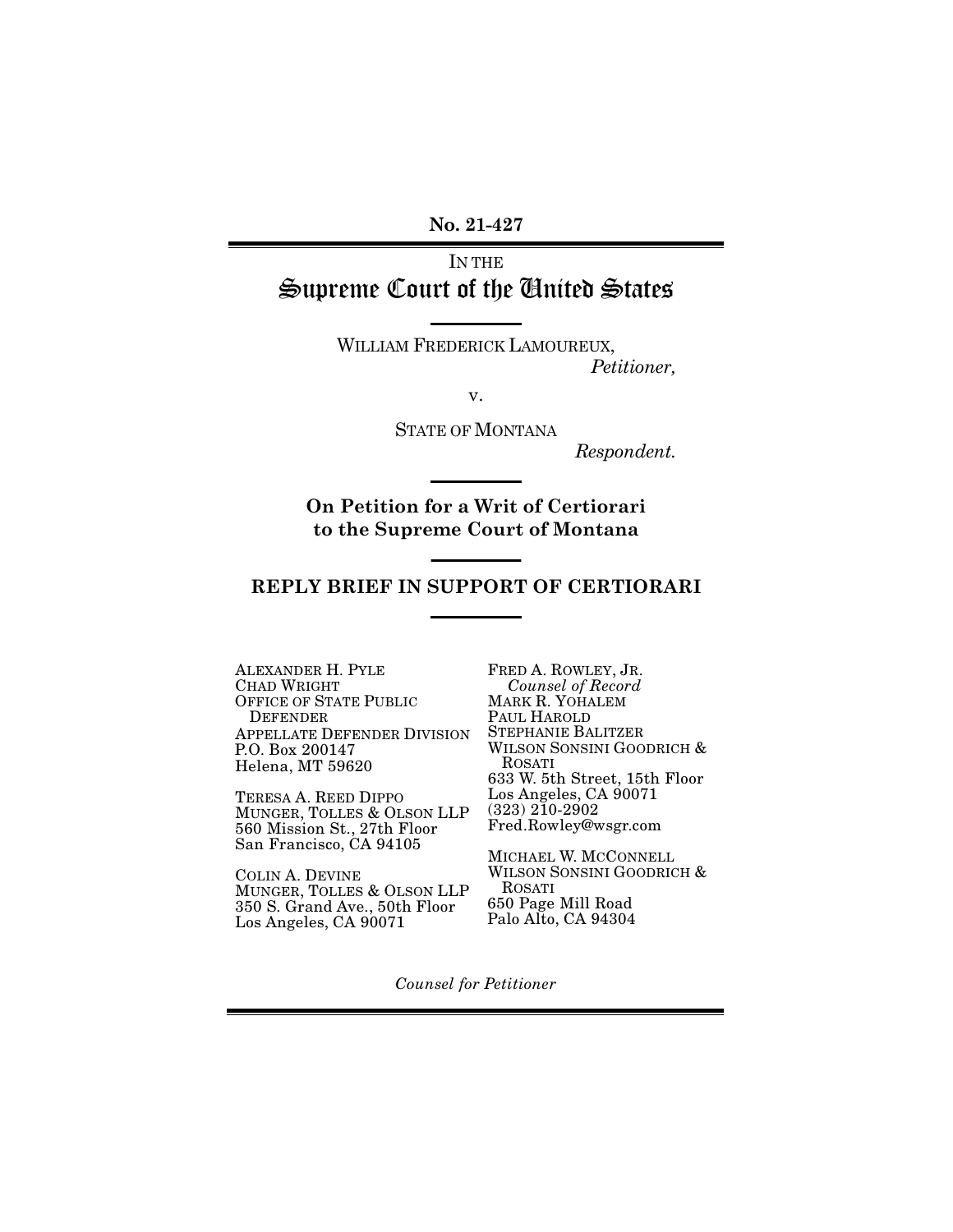# **TABLE OF CONTENTS**

# **Page**

<span id="page-1-0"></span>

| Ι.                                                                                       |
|------------------------------------------------------------------------------------------|
| The State's Defense of the Montana<br>H<br><b>Statute Highlights the First Amendment</b> |
| Ш<br>This Case Is a Good Vehicle for Resolving                                           |
|                                                                                          |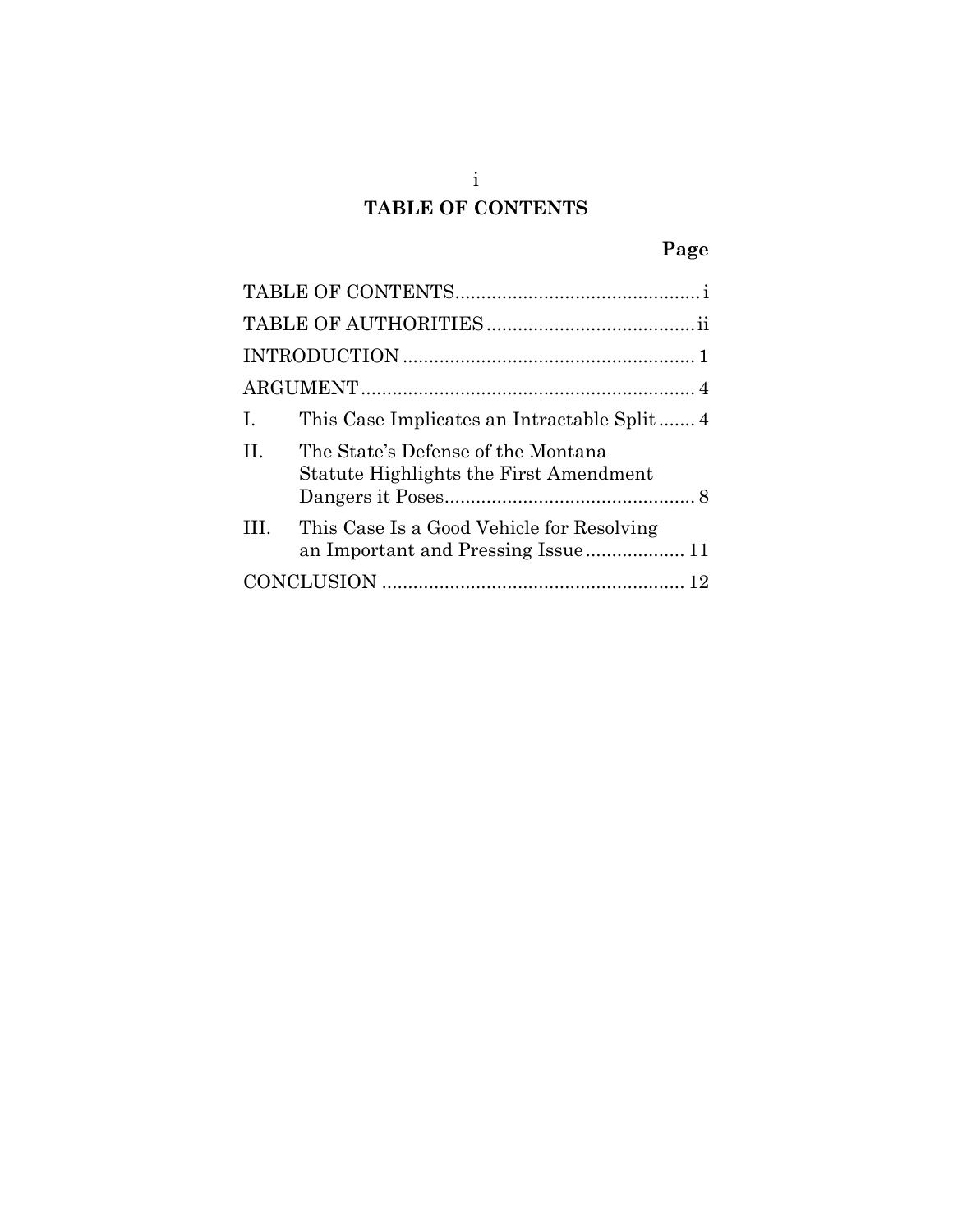# ii **TABLE OF AUTHORITIES**

# **Page(s)**

### <span id="page-2-0"></span>**FEDERAL CASES**

| Cantwell v. Connecticut,                                           |
|--------------------------------------------------------------------|
| Coates v. Cincinnati,                                              |
| Cohen v. California,                                               |
| Cox v. Louisiana,                                                  |
| FEC v. Wisconsin Right To Life, Inc.,                              |
| Fulton v. Philadelphia,                                            |
| Gormley v. Director, Connecticut State<br>Department of Probation, |
| Gormley v. Director, Connecticut State<br>Department of Probation, |
| Hustler Magazine, Inc. v. Falwell,                                 |
| Lewis v. New Orleans,                                              |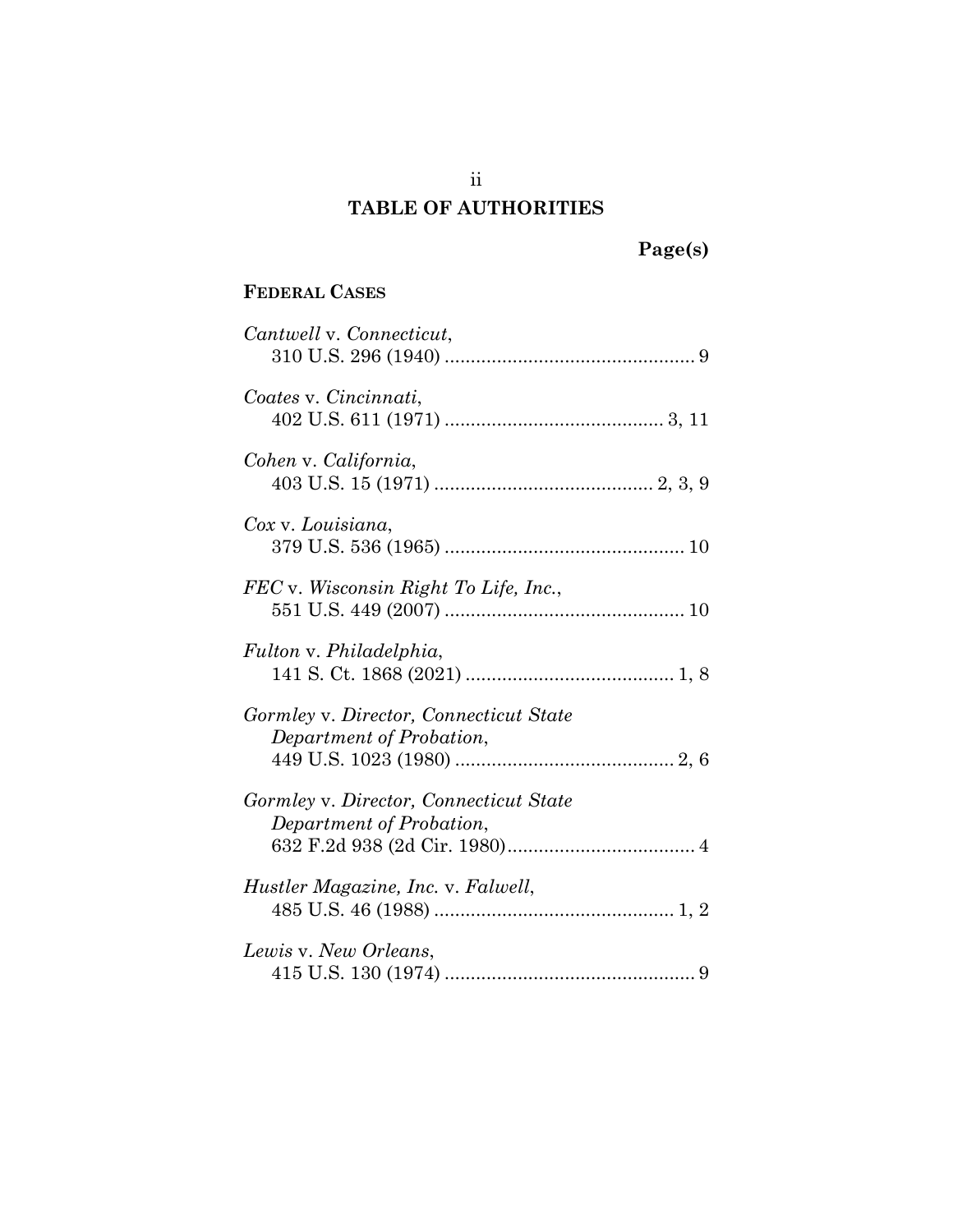## iii **TABLE OF AUTHORITIES (continued)**

| Mahanoy Area School District v. B. L.,                         |  |
|----------------------------------------------------------------|--|
| Matal v. Tam,                                                  |  |
| McCullen v. Coakley,                                           |  |
| Morrison v. Olson,                                             |  |
| Reed v. Town of Gilbert,                                       |  |
| Reno v. ACLU,                                                  |  |
| Texas v. Johnson,                                              |  |
| Tinker v. Des Moines Independant<br>Community School District, |  |
| United States v. Bowker,                                       |  |
| United States v. Popa,                                         |  |
| United States v. Weiss,<br>475 F. Supp. 3d 1015 (N.D. Cal.     |  |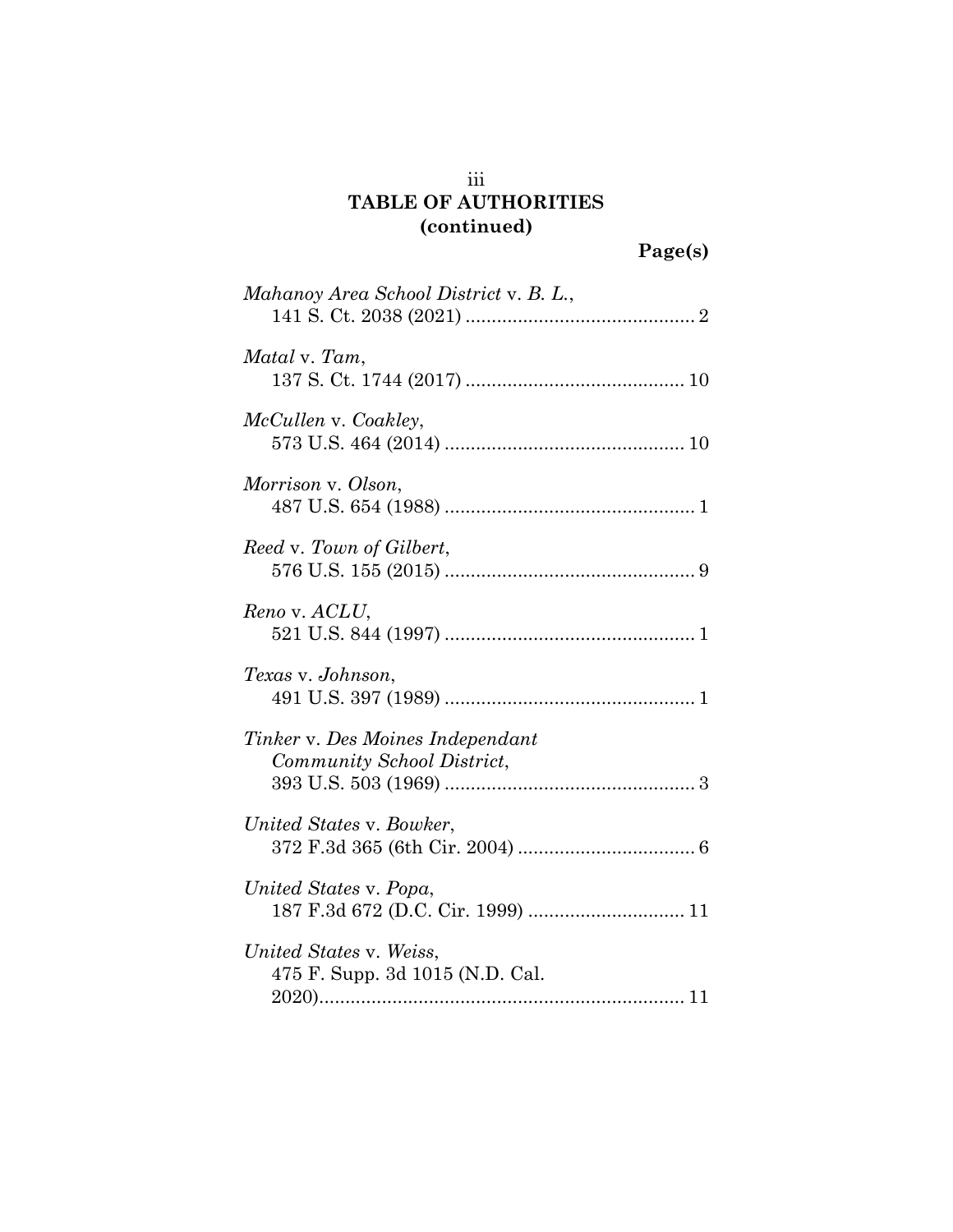## iv **TABLE OF AUTHORITIES (continued)**

| United States v. Williams,                         |
|----------------------------------------------------|
| <b>STATE CASES</b>                                 |
| <i>Bolles v. People,</i>                           |
| Constantino v. State,                              |
| People v. Golb,                                    |
| People v. Mangano,                                 |
| Scott v. State,<br>322 S.W.3d 662 (Tex. Crim. App. |
| State v. Blair,                                    |
| State v. Dugan,                                    |
| State v. Moulton,                                  |
| <b>FEDERAL STATUTES</b>                            |
|                                                    |

47 U.S.C. § 223(a)(1)(C)............................................... 6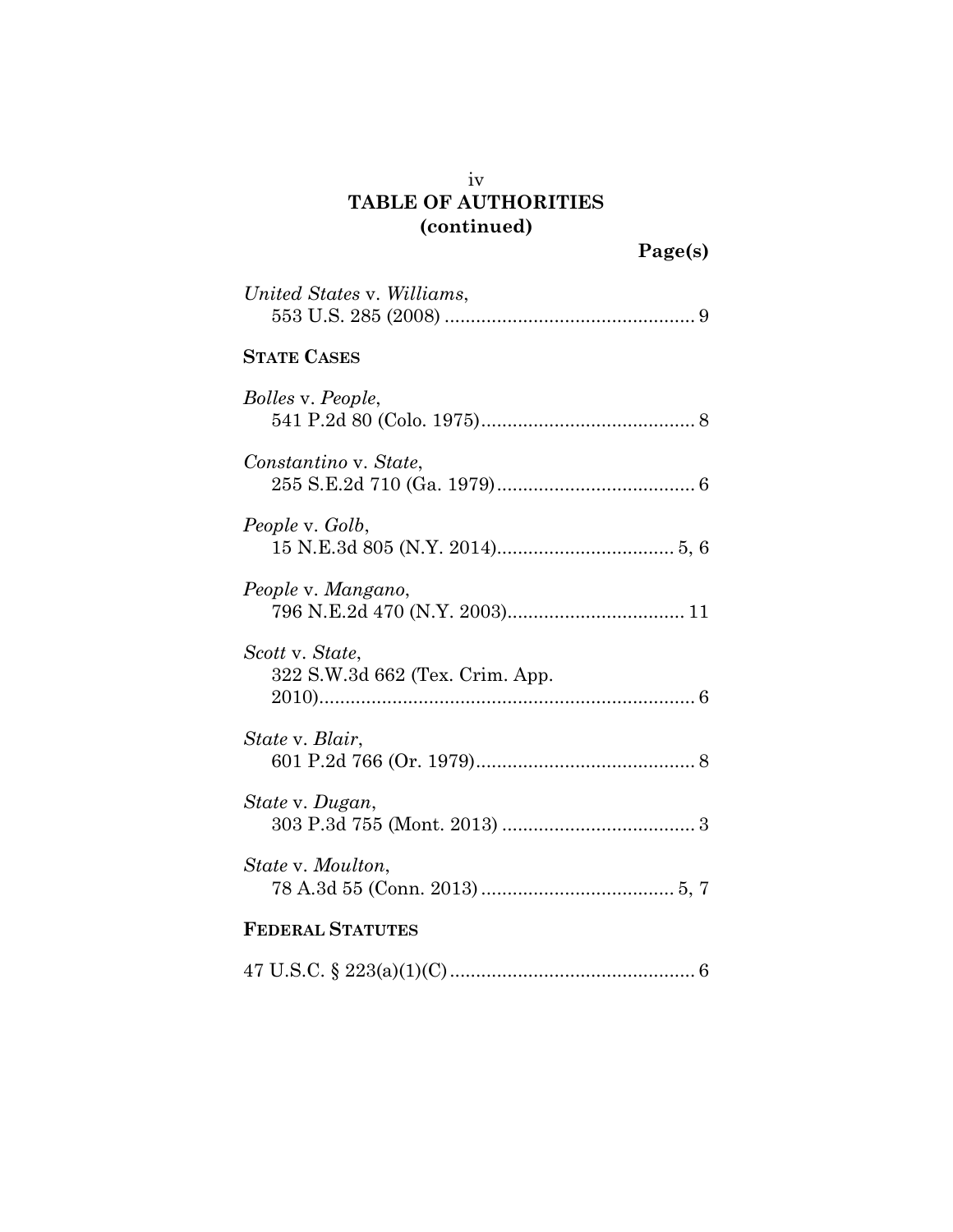### v **TABLE OF AUTHORITIES (continued)**

**Page(s)**

## **STATE STATUTES**

### **OTHER AUTHORITIES**

| Knight Foundation, The First     |
|----------------------------------|
| Amendment on Campus 2020 Report, |
| https://knightfoundation.org/wp- |
| content/uploads/2020/05/First-   |
|                                  |
|                                  |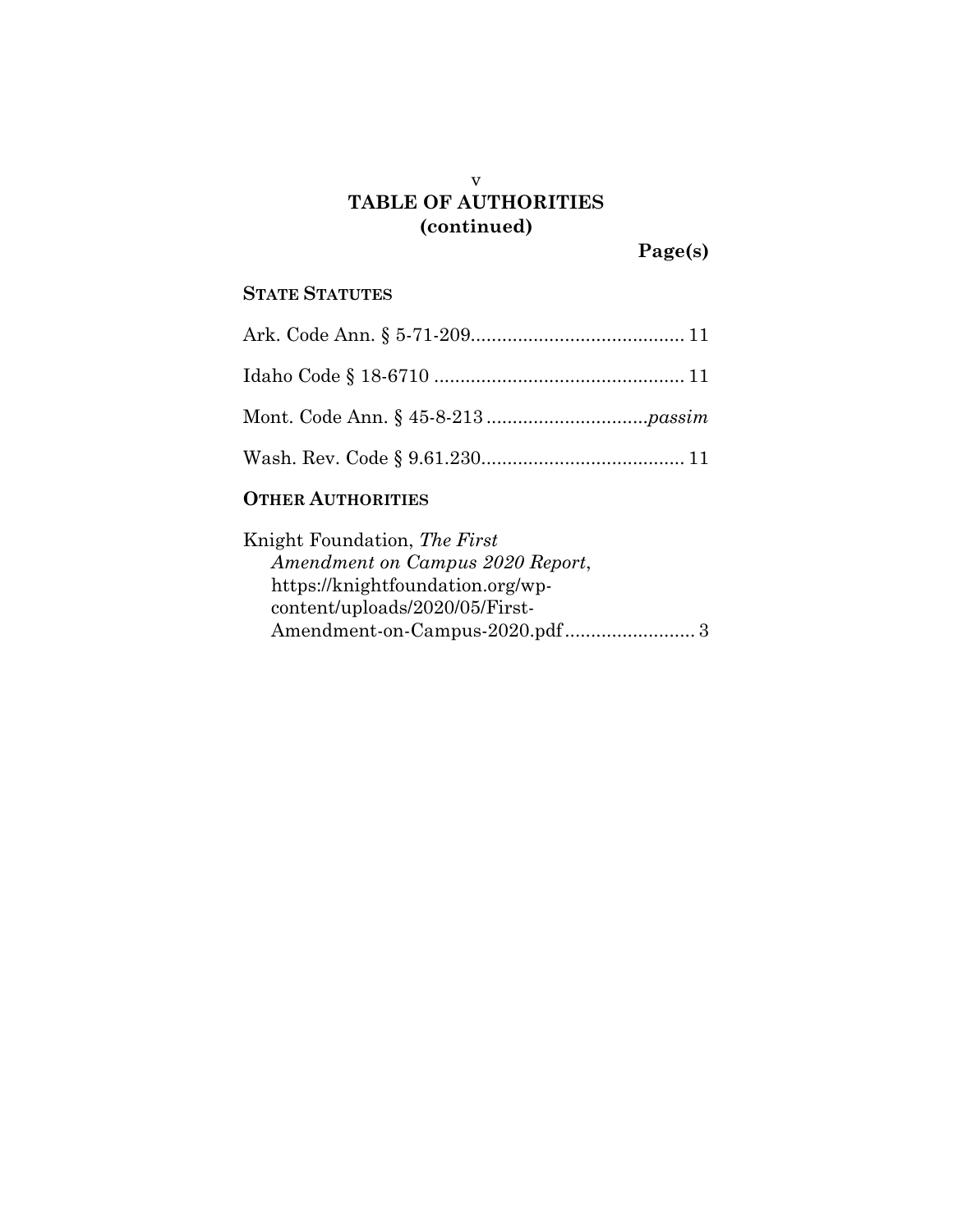#### **INTRODUCTION**

<span id="page-6-0"></span>"In an open, pluralistic, self-governing society, the expression of an idea cannot be suppressed simply because some find it offensive, insulting, or even wounding." *Fulton* v. *Philadelphia*, 141 S. Ct. 1868, 1924 (2021). "[T]he fact that society may find speech offensive is not a sufficient reason for suppressing it." *Hustler Mag., Inc.* v. *Falwell*, 485 U.S. 46, 53 (1988). This is a "bedrock" principle of our civil liberties. *See Texas* v. *Johnson*, 491 U.S. 397, 414 (1989). But even bedrock can be eroded. Many insist today that "offensive speech" is a category separate from "free speech," and that it should be outlawed. Sometimes, this effort to undermine the First Amendment is subtle. But Montana's attack is explicit. "[T]his wolf comes as a wolf." *Morrison* v. *Olson*, 487 U.S. 654, 699 (1988) (Scalia, J., dissenting).

The State *brags* that "Montana's statute prohibits the act of communicating with a person using certain words with the specific intent to '... annoy<sup>[]</sup> or offend." Opp. 22. Montana's law does not specify those "certain words," but prohibits *all* "lewd[] or profane language," Opp. 25, in *any* electronic communication (phone, email, text, etc.) intended to "harass, annoy, or offend." This Court once warned that "[t]he breadth of the CDA's coverage is wholly unprecedented," *Reno* v. *ACLU*, 521 U.S. 844, 877 (1997), but Montana's law sweeps yet more broadly. It does not matter that Lamoureax's calls might be punishable under a properlydrafted law. What matters is that Lamoureux was prosecuted under an electronic harassment statute that "has the potential to chill the expressive activity of others." *Forsyth County* v. *Nationalist Movement*, 505 U.S. 123, 130 (1992).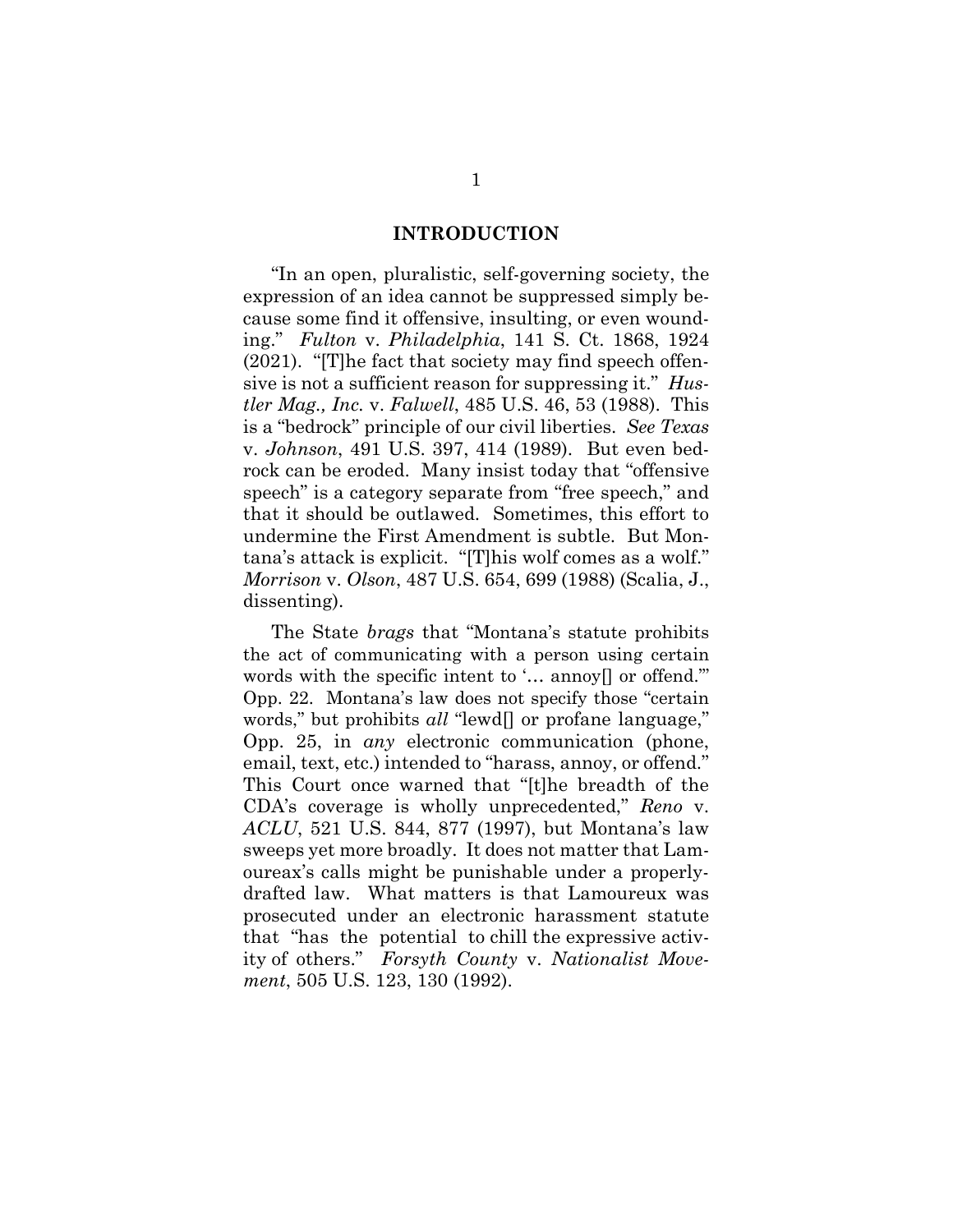In defending its statute, the State asks this Court to "indulge the facile assumption that one can forbid particular words without also running a substantial risk of suppressing ideas in the process." *Cohen* v. *California*, 403 U.S. 15, 26 (1971). And the State does so brazenly, casting a law that encompasses speech "inten[ded] to … harass, annoy, or offend" as "*precisely tailored*," then claiming that "it's difficult to conceive of any protected speech this law would capture." Opp. 25-26 (emphasis added). This Court's own precedents refute that claim. If Paul Robert Cohen had tweeted, "Hey, @DeptofDefense, Fuck the Draft!" the State would have him criminally punished. *But see Cohen*, 403 U.S. at 26. If a Montana cheerleader posted to Snapchat "Fuck school fuck softball fuck cheer fuck everything" intending to cause "cheerleaders and other students" to become "'visibly upset,'" she could be prosecuted. *But see Mahanoy Area Sch. Dist.* v. *B. L.*, 141 S. Ct. 2038, 2043 (2021). If Larry Flynt had posted the lewd *and* profane "Jerry Falwell talks about his first time" parody on Facebook—"calculated to injure the feelings of the subject of the portrayal"—Montana could press criminal charges. *But see Hustler*, 485 U.S. at 53-56.

Montana is hardly alone in criminalizing annoying or offending electronic speech; dozens of states have similar statutes. And the Montana decision upholding Montana's statute is merely the latest in a long line of conflicting decisions weighing overbreadth challenges to these laws. *See* Pet. 6-18. The State's wooden "categories of statutes," *cf.* Opp. 6, bring no order to this confusion, for those categories cannot be squared with the relevant statutes, decisions, or First Amendment doctrines. Four decades after Justice White first recognized this split, *see Gormley* v. *Dir., Conn. State Dep't of Prob.*, 449 U.S. 1023, 1024 (1980) (dissenting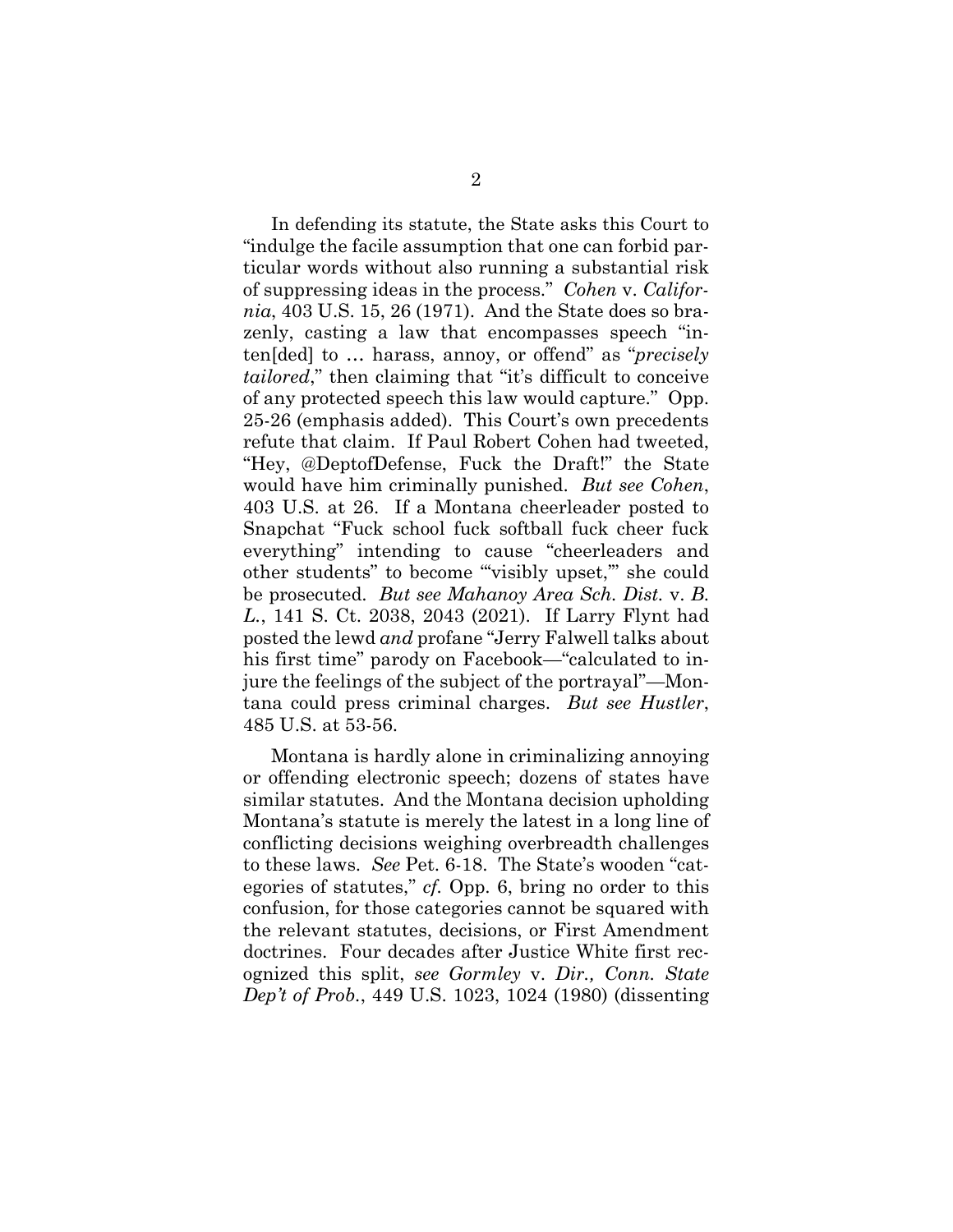from denial of certiorari), it is time for this Court to clarify the application of overbreadth principles to such statutes.

This question carries real urgency. Electronic communication continues to proliferate. The reach of laws like Montana's give states freewheeling power to prosecute the use of "profane" language intended "annoy" or "offend" others. Decades ago, this Court warned that "governments might soon seize upon the censorship of particular words as a convenient guise for banning the expression of unpopular views." *Cohen,* 403 U.S. at 26. Today, polling shows a growing contingent of Americans believes—as Montana does—that "offensive" speech should be banned. In a 2020 Gallup poll, 78% of college students said that colleges should be able to ban "language on campus that is intentionally offensive to certain groups." Knight Foundation, *The First Amendment on Campus 2020 Report*, https://knightfoundation.org/wp-content/uploads/ 2020/05/First-Amendment-on-Campus-2020.pdf. But the same polling reveals that "offensive" speech is highly subjective. *See id.* Laws like Montana's "contain[] an obvious invitation to discriminatory enforcement against those whose [speech] is 'annoying' because their ideas" are "resented by the majority of their fellow citizens." *Coates* v. *Cincinnati*, 402 U.S. 611, 615-16 (1971). "Any variation from the majority's opinion may inspire fear," offense, or annoyance; "our Constitution says we must take this risk." *See Tinker* v. *Des Moines Indep. Cmty. Sch. Dist.*, 393 U.S. 503, 508 (1969).

This petition offers the Court the opportunity resolve an enduring split while reinforcing bedrock First Amendment principles at a critical juncture. On this score, it is ironic that the State points to the Montana Supreme Court's prior decision in *State* v. *Dugan*, 303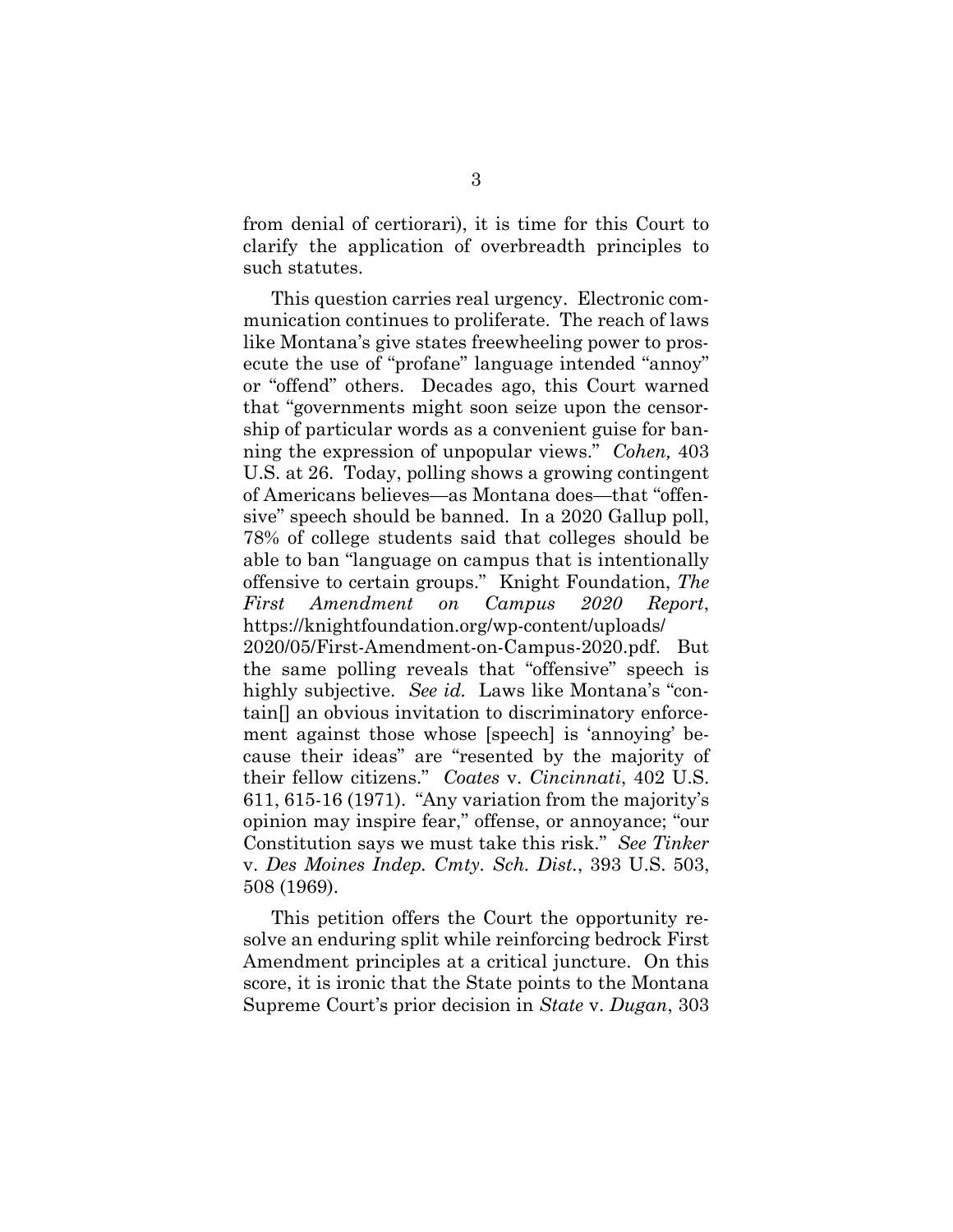P.3d 755 (Mont. 2013). Opp. 21, 24. In that case the State evaded this Court's review of the same Montana statute by *dismissing the charges*. Pet. 5-6. Given that the State has now mounted an aggressive defense of the same law—ignoring the legislature's subsequent amendment—this Court should grant review.

#### **ARGUMENT**

#### <span id="page-9-1"></span><span id="page-9-0"></span>**I. This Case Implicates an Intractable Split**

Courts in 18 jurisdictions are evenly split on the Question Presented: whether a statute criminalizing speech intended to annoy or offend is overbroad. The State's attempt to reconcile these cases rests on artificial distinctions and distorts their holdings and the underlying statutes.

1. The split's persistence, and the futility of the State's harmonizing efforts, are "most poignantly demonstrate[d]" by the New York and Connecticut decisions flatly rejecting the Second Circuit's overbreadth holding in *Gormley* v. *Director, Connecticut State Department of Probation*, 632 F.2d 938 (2d Cir. 1980). *Cf.* Opp. 16. These decisions reviewed virtually identical statutes that, like Montana's law, criminalized phone calls with "intent to harass, annoy or alarm."

In *Gormley*, the Second Circuit reviewed a Connecticut law criminalizing telephone calls made "with intent to harass, annoy or alarm another person … in a manner likely to cause annoyance or alarm." 632 F.2d at 940 n.1. The court held that the "statute is not unconstitutionally overbroad" because it regulates "conduct, not mere speech," and "[t]he risk that the statute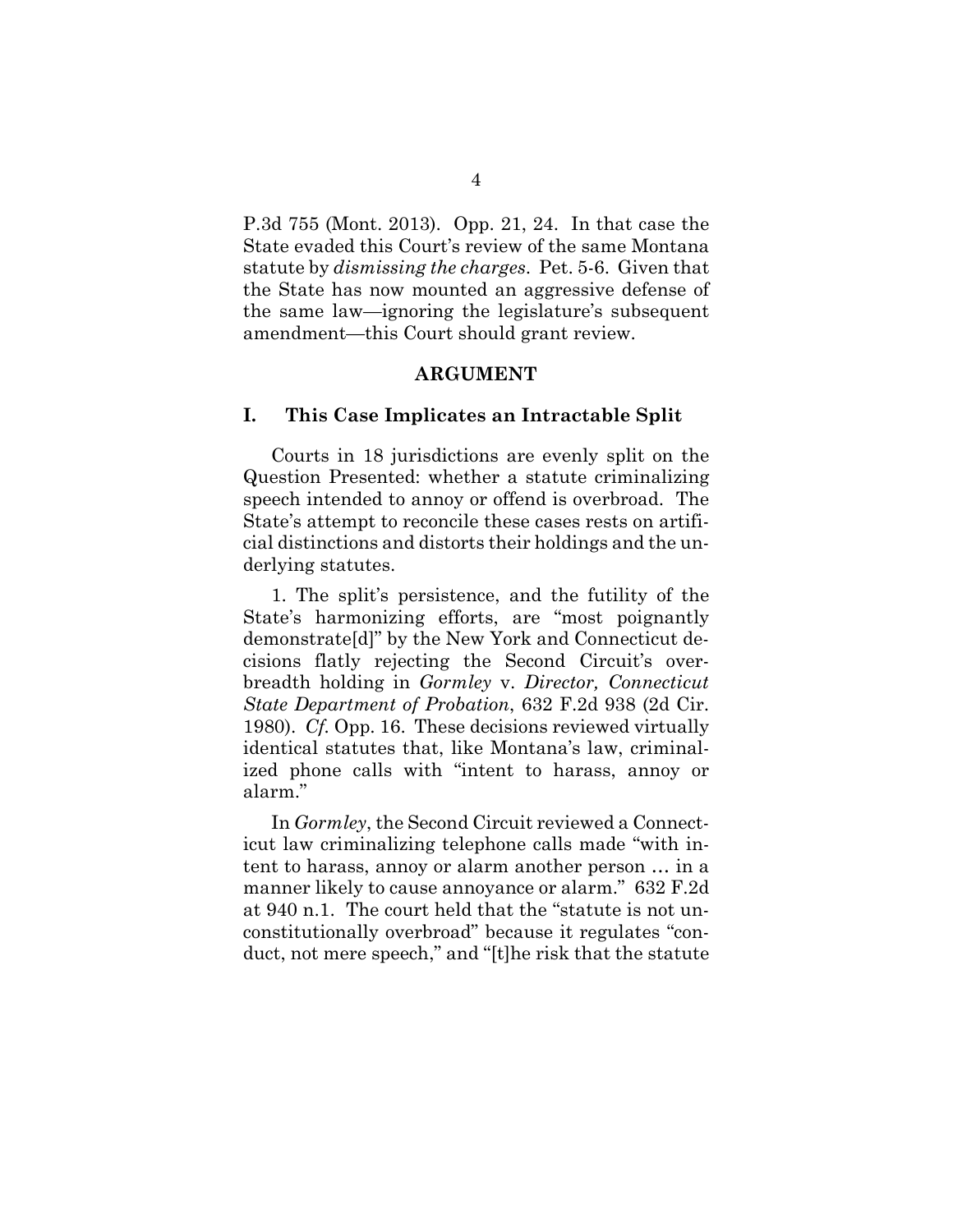will chill people from, or prosecute them for, the exercise of free speech is remote" and "minor." *Id.* at 941- 42.

The Connecticut Supreme Court later deemed the same statute facially overbroad, and therefore adopted a narrowing construction limiting the statute to "speech, like true threats, that is not protected by the first amendment." *State* v. *Moulton*, 78 A.3d 55, 71 (Conn. 2013). In contrast to *Gormley*, the Court recognized that absent "proof that the allegedly threatening conduct at issue constituted a true threat, the statute would be overbroad because it could be applied to punish expressive conduct protected by the first amendment." *Id.* at 75.

The State attempts to reconcile these cases by suggesting *Moulton* deemed the statute "overbroad solely because of the 'likely to annoy' element." Opp. 16. Not so. The Court's "first amendment concerns" went to both the "likely to harass or alarm" *and* intent elements. 78 A.3d at 70-71. The statute was overbroad because it permitted prosecution based "entirely" on the "content of a telephone call," allowing the jury to determine guilt based on protected speech. *Id*. at 70, 72.

The New York Court of Appeals invalidated New York's nearly identical statute as overbroad. *People* v. *Golb*, 15 N.E.3d 805, 813-14 (N.Y. 2014). The statute contravened the First Amendment because it "criminalize[d], in broad strokes, *any communication that has the intent to annoy*," and "no fair reading of th[e] statute's unqualified terms supports or even suggests the constitutionally necessary limitations on its scope." *Ibid.* (emphasis added). The State maintains that *Golb* so held "because of [the statute's] 'likely to annoy' element." Opp. 16. But the Court specifically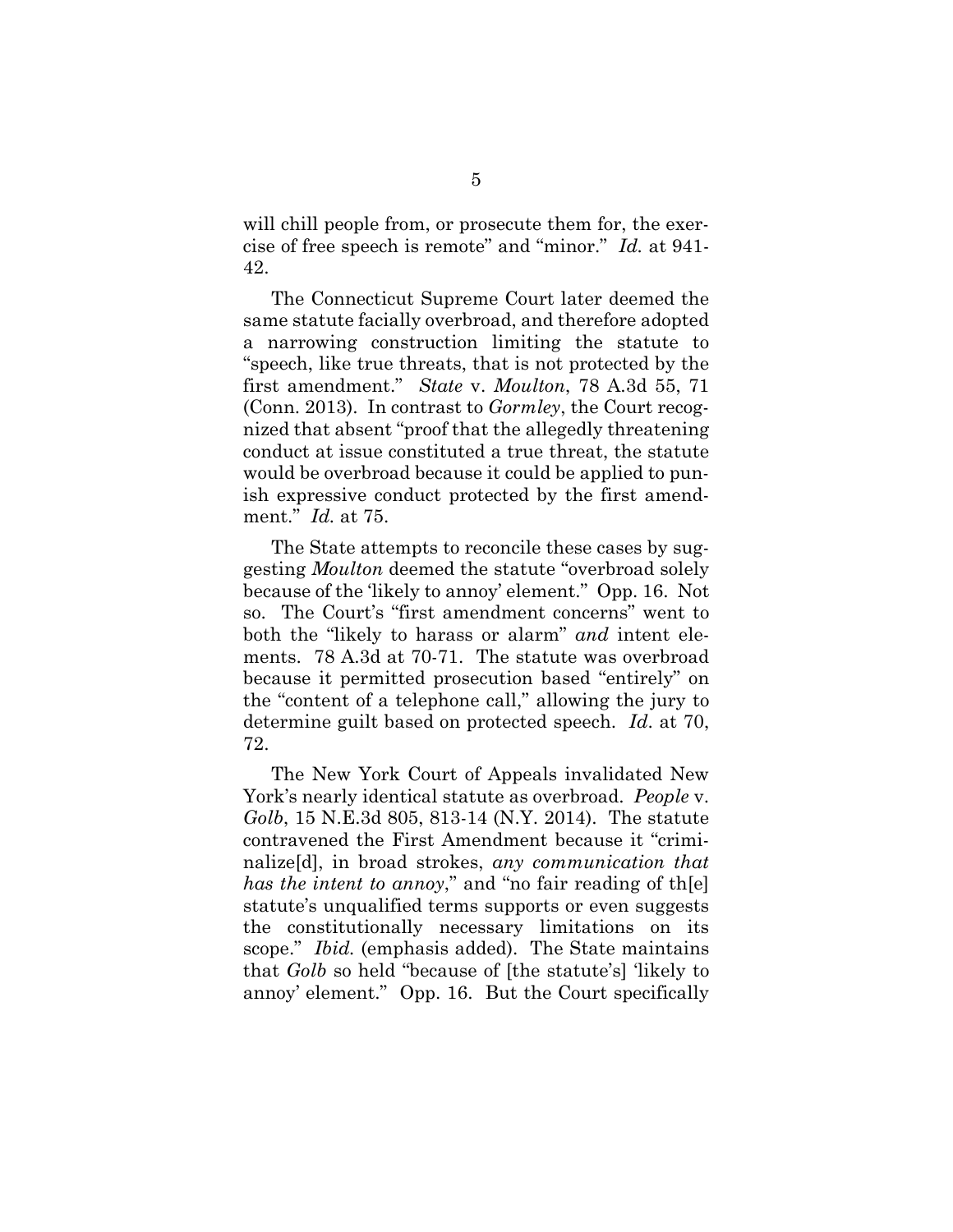emphasized the "broad strokes" painted by the "intent to annoy" element. 15 N.E.3d at 813. That leaves the State arguing that "New York is a lone outlier," Opp. 15, all but admitting that *Golb* cannot be reconciled with cases on the other side of the split.

Even at the time *Gormley* issued, Justice White recognized the division among courts weighing overbreadth challenges to "substantially equivalent provisions." *Gormley*, 449 U.S. at 1025. The split has only deepened since, as underscored by the recent decisions in *Moulton*, *Golb*, and this case. *See* Pet. 10-17.

2. The State's attempt to reconcile the cases by "category" also fails on its own terms.

a. The State frames "Category One" as "prohibitions on conduct undertaken with the intent to instill fear," Opp. 8, language borrowed from *United States* v. *Bowker*, 372 F.3d 365, 379 (6th Cir. 2004). But the statutes the State puts in this "category" are not actually so limited. The statute in *Bowker* prohibits telecommunications made "with intent to abuse, threaten, or harass." 47 U.S.C.  $\S 223(a)(1)(C)$ . Texas's statute criminalizes repeated telecommunications made "with intent to harass, annoy, alarm, abuse, torment, or embarrass." *Scott* v. *State*, 322 S.W.3d 662, 669 (Tex. Crim. App. 2010). Georgia criminalizes repeated calls made "for the purpose of annoying, harassing or molesting," and making anonymous calls "with intent to annoy, abuse, threaten, or harass." *Constantino* v. *State*, 255 S.E.2d 710, 713 (Ga. 1979).

These statutes and others in the State's "Category One" do not actually require an "intent to instill fear." *See* Opp. 8-11. They are virtually identical to the statutes deemed facially overbroad by, for instance, Connecticut and New York. *Bowker* offered "intent to instill fear" as a gloss on the "thrust" of the statute, 372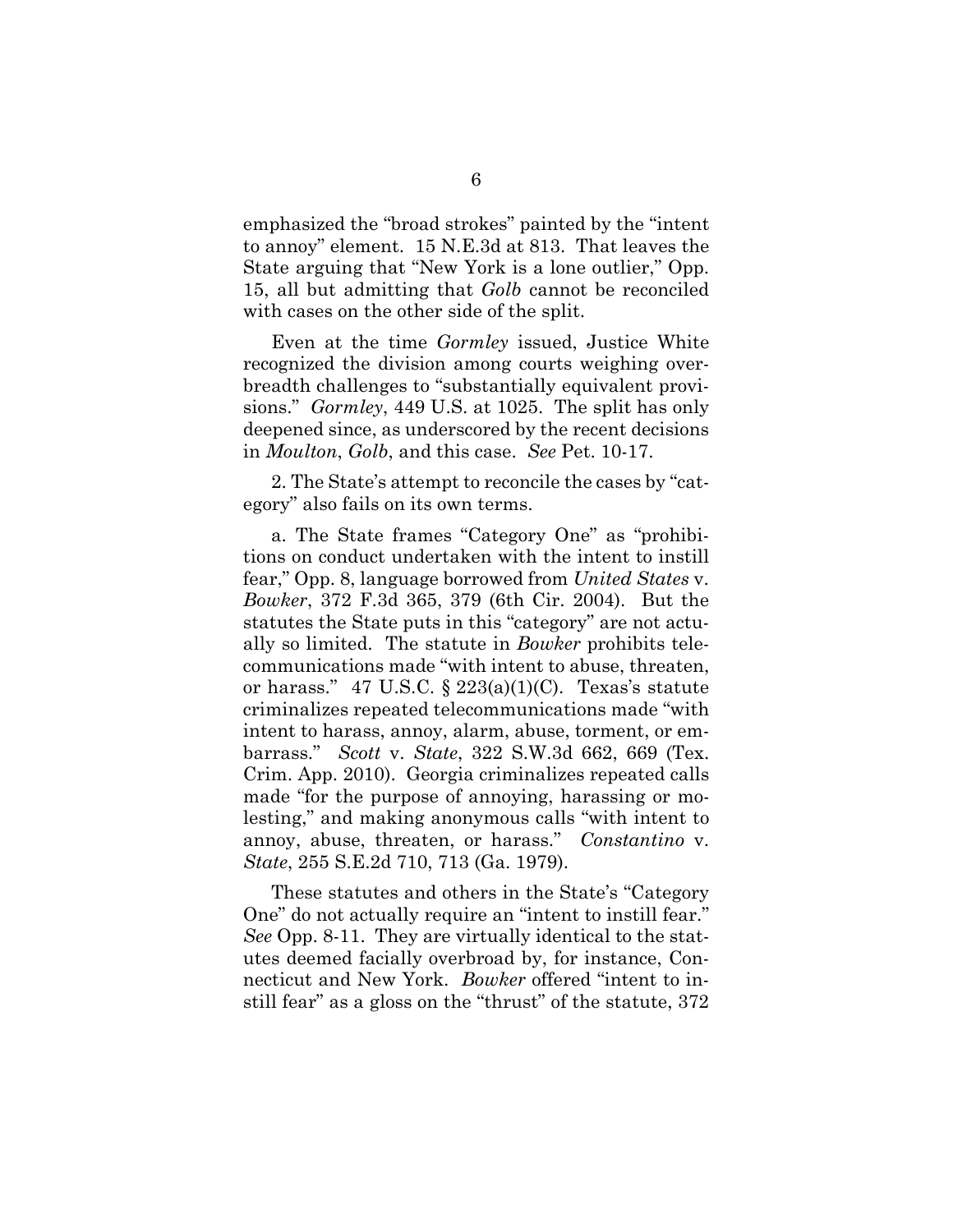F.3d at 379, not as a workable test to determine a statute's constitutionality. Moreover, the intent-to-instillfear limitation *still* goes well beyond "speech, like true threats, that is not protected by the first amendment." *Cf. Moulton*, 78 A.3d at 71. For instance, President Biden's recent public-health warning of a "winter of severe illness and death" for the unvaccinated may have been intend to instill fear, but is no criminal threat.

b. The State's "Category Two" consists of decisions declaring harassment statutes overbroad. The State argues these laws were unconstitutional because they prohibited annoying communications without also prohibiting threatening, intimidating, or abusive communications. Opp. 11-12. That is a distinction without a difference.

These statutes, like those in "Category One," broadly criminalize speech that is not carved out of the First Amendment: speech intended to "annoy," "offend," or "harass" (in various combinations of the terms). If, as the courts addressing these statutes rightly concluded, such a prohibition is unconstitutional, then the "Category One" statutes are hardly saved because they have *additional* prohibitions even if those additions cover unprotected speech. The decisions striking down "Category Two" statutes are simply on one side of the split, with cases upholding "Category One" statutes on the other. The "Category Two" cases are also irreconcilable with the State's contention that there is no conceivable protected speech that could be reached by Montana's law.

c. The State characterizes "Category Three" as statutes that were unconstitutional solely because of an additional "likely to annoy" element. Opp. 13. But as noted*,* the State is simply wrong to suggest that New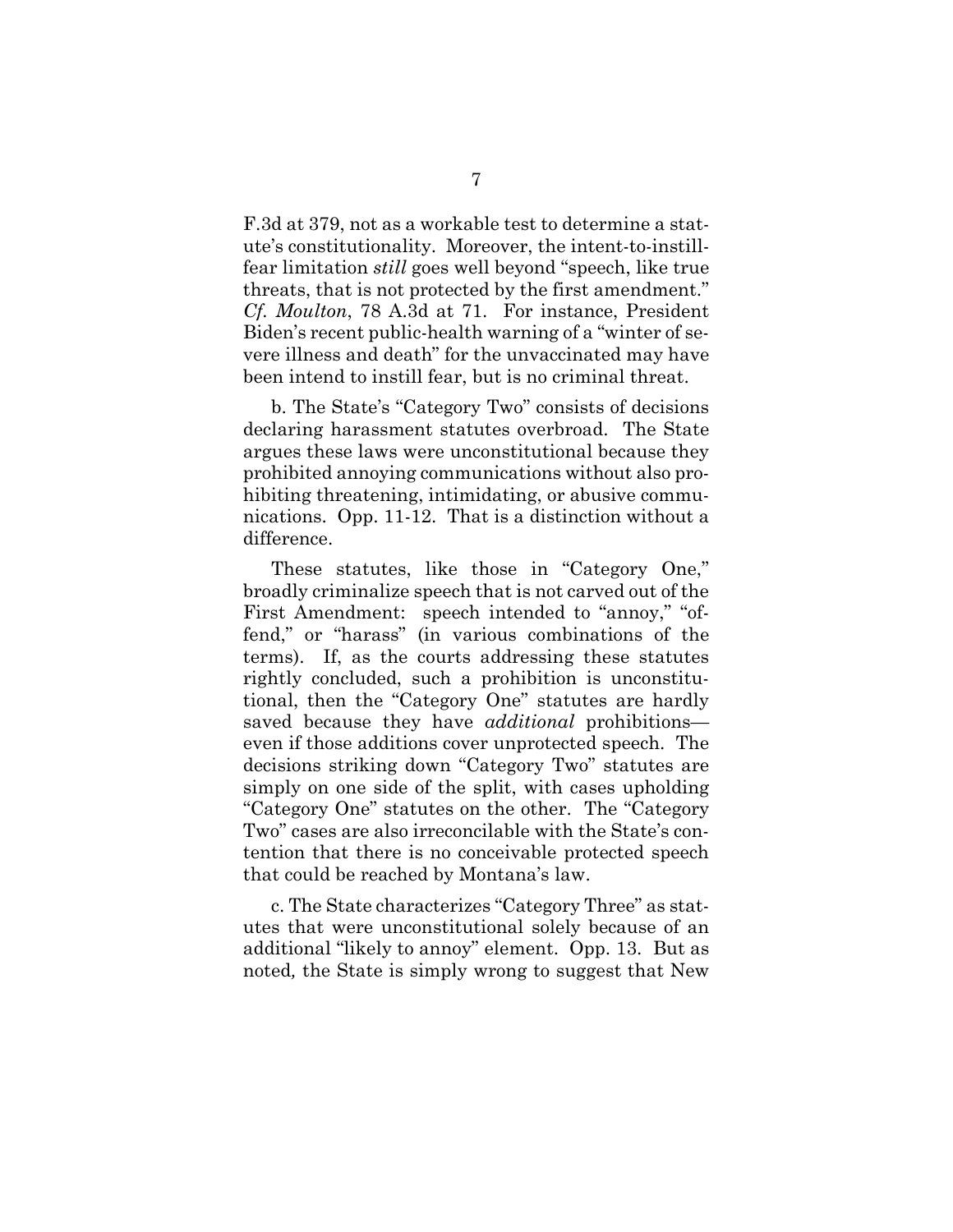York and Connecticut courts deemed their statutes overbroad because of the "likely to annoy" element.

The same goes for the Colorado and Oregon cases. *See* Opp. 14-15. The Colorado Supreme Court focused on the statute as a whole:

[I]f one has the *intent* to annoy—to irritate with a nettling or exasperating effect—and he communicates with another in a manner that is likely to cause alarm—to put on the alert—he too is guilty of harassment. The absurdity of this is patently obvious to anyone who envisions our society in anything but a state of languid repose. The First Amendment is made of sterner stuff.

*Bolles* v. *People*, 541 P.2d 80, 83 (Colo. 1975) (emphasis added). So too with Oregon. See *State* v. *Blair*, 601 P.2d 766, 768-69 (Or. 1979). These cases did not hold that the statutes would have been upheld if they included only the "intent" element.

The State's overbreadth "categories" cannot explain the cases' different outcomes; the only explanation is that there is a real and intractable split.

#### <span id="page-13-0"></span>**II. The State's Defense of the Montana Statute Highlights the First Amendment Dangers it Poses**

The State insists the statute is "precisely tailored"—not overbroad—because there is no "protected speech this law would capture." Opp. 26. This reveals a basic misunderstanding of the First Amendment, which protects speech intended to annoy or offend, even if vulgar. *See Fulton*, 141 S. Ct. at 1924. Under Montana's statute, a citizen could be sent to prison for trying to annoy a military recruiter by emailing "Fuck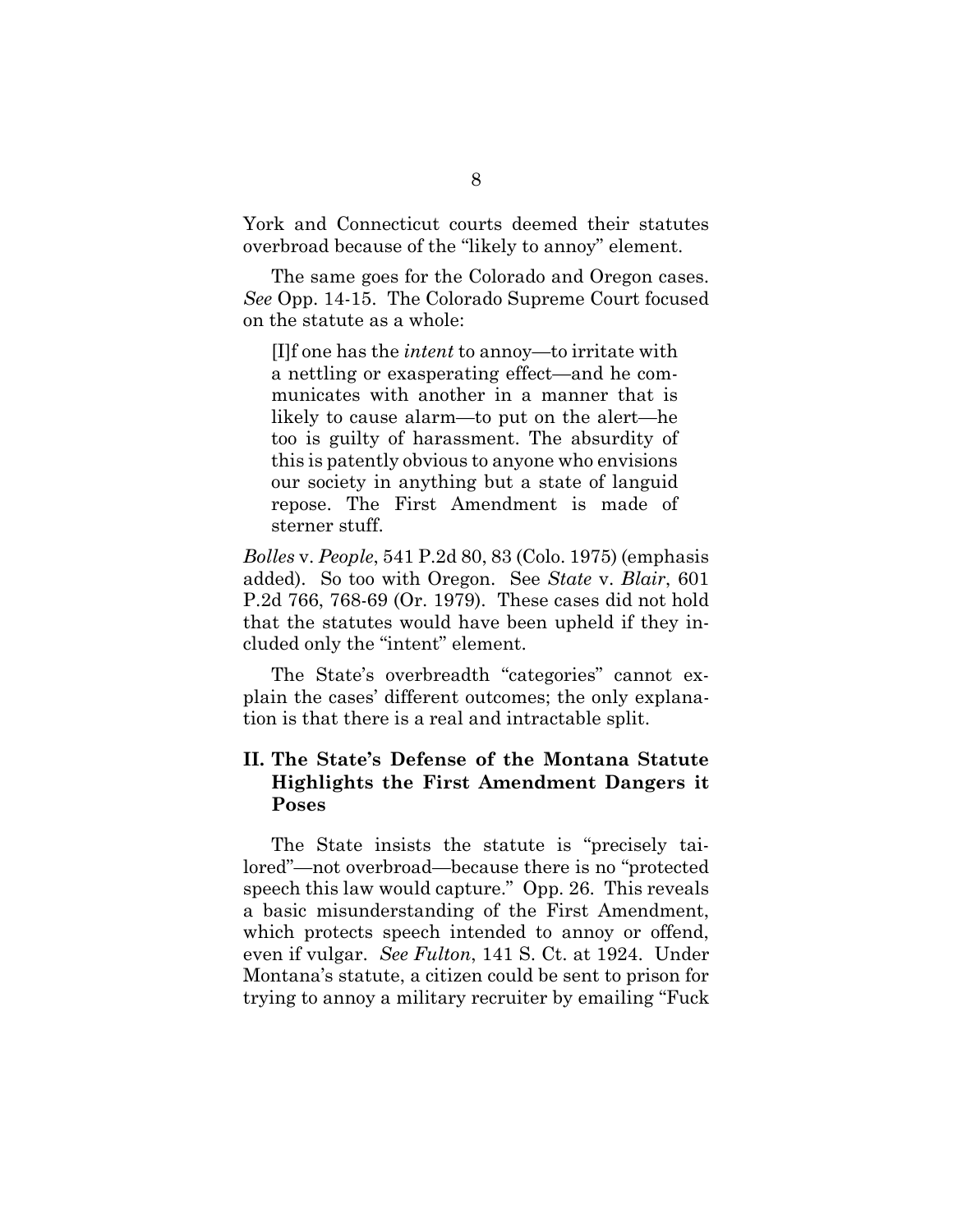the Draft," *Cohen,* 403 U.S. at 16-17, trying to offend a police department by responding to its Facebook post, "you god damn m.f. police," *Lewis* v. *New Orleans*, 415 U.S. 130, 131 n.1 (1974), or trying to harass a religious politician by sending a recording profanely criticizing the church, *Cantwell* v. *Connecticut*, 310 U.S. 296, 308- 11 (1940). Prosecutions could follow from late-night cracks about a purported Russian video of President Trump, or NASCAR fans chanting "Fuck Joe Biden" as a way of annoying the other side of the political spectrum. And political speech is just the tip of the iceberg; every instance of four-letter trash-talking in an online video game, every crude joke on Twitter, every vulgar meme on Facebook would be fair game for Montana's prosecutors. We may deplore the lack of decorum in public discourse, but the First Amendment does not permit states to threaten criminal prosecution as a cudgel to instill better manners.

Far from being a "precise tool" that "narrow[ly] appli[es] … to communications made with the intent to instill fear," Opp. 24, 25, Montana's expansive law underscores why this Court should intervene. The overbreadth doctrine forestalls "the threat of enforcement" of a law substantially burdening protected speech, lest it "deter[] people from engaging in constitutionally protected speech, inhibiting the free exchange of ideas." *United States* v. *Williams*, 553 U.S. 285, 292 (2008). It is chilling, indeed, that the State declares it can prosecute any "annoy[ing]" or "offens[ive]" speech using "certain words." Opp. 22, 25-26.

The State insists the statute is not content-based because of its specific-intent requirement. Opp. 23. But content-based laws include those that "defin[e] regulated speech by its function or *purpose*." *Reed* v. *Town of Gilbert*, 576 U.S. 155, 163 (2015) (emphasis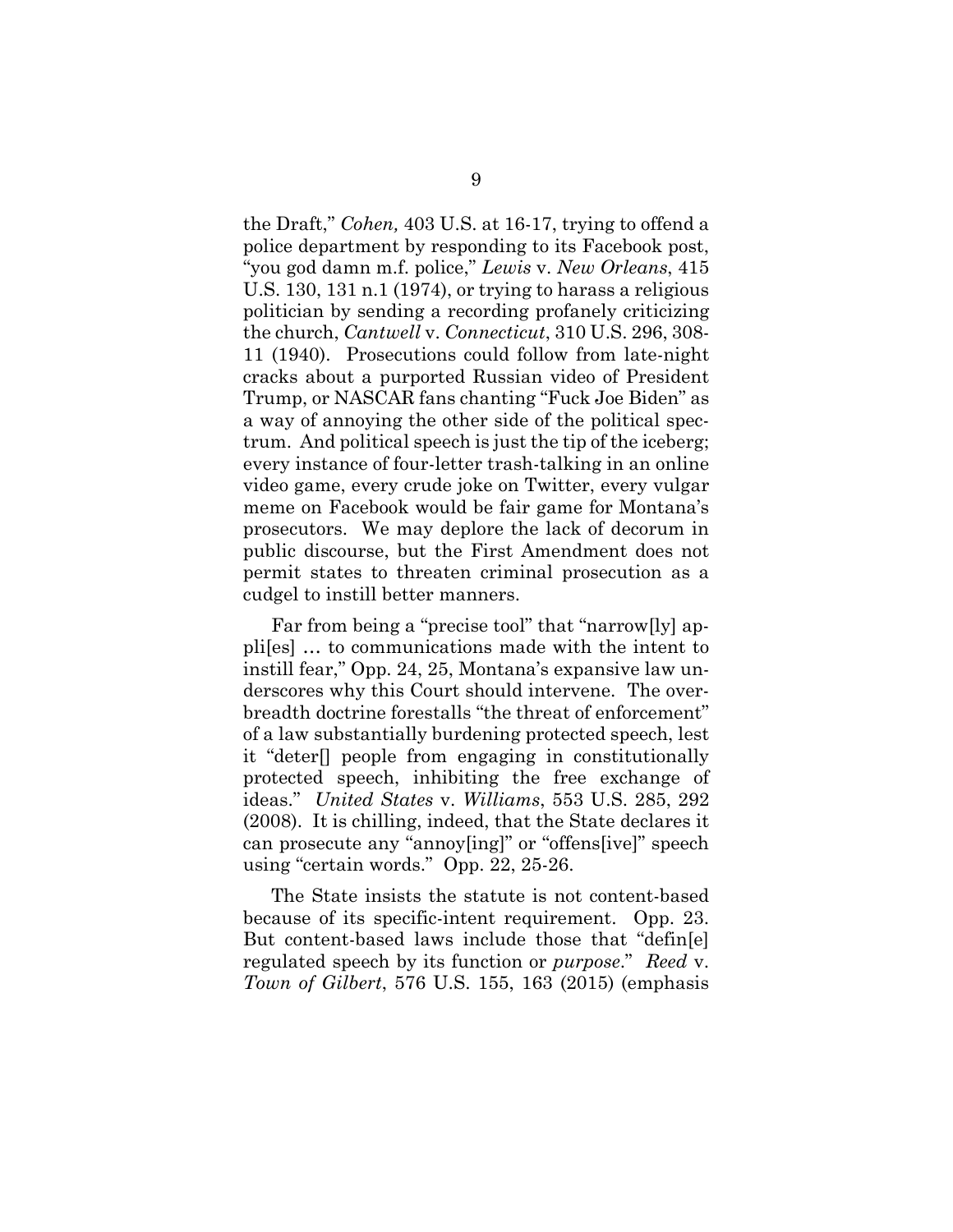added). The statute here directly regulates communicative content ("obscene, lewd, or profane language") and contains a purpose requirement that invariably will be proven through the communication's content. The "enforcement authorit[y]" and jury would have to "examine the content of the message" to determine both that it was "obscene, lewd, or profane" and that the speaker had the requisite "purpose." *McCullen* v. *Coakley*, 573 U.S. 464, 479 (2014). Worse, the statute is viewpoint-based, because "[g]iving offense is a viewpoint." *Matal* v. *Tam*, 137 S. Ct. 1744, 1763 (2017); *id.* at 1766 (Kennedy, J., concurring) (regulating offensiveness "is the essence of viewpoint discrimination").

The State is also wrong in suggesting the statute "addresses both conduct and speech." Opp. 22. The conduct covered by the statute is "electronic communication." It does not merely address ordinary criminal conduct that happens to be "initiated, evidenced, or carried out by means of language." Opp*.* 20 (quoting *Cox* v. *Louisiana*, 379 U.S. 536, 555 (1965)).

As anyone who spends time online knows, obnoxious, vulgar speech is omnipresent, and vastly exceeds the sliver of such speech consisting of true-threats, fighting-words, or obscenity. For that reason, the statute is *substantially* overbroad. A citizen may self-censor rather than face prosecution for writing an email or making a social-media post that could be seen as intended to annoy or offend. *See FEC* v. *Wisconsin Right To Life, Inc.*, 551 U.S. 449, 495 (2007) (Scalia, J., concurring) (tests that turn "on intent of the speaker" would unconstitutionally "compe[l] the speaker to hedge and trim"). And the State is all but invited to selectively prosecute those whose speech annoys or offends a favored group.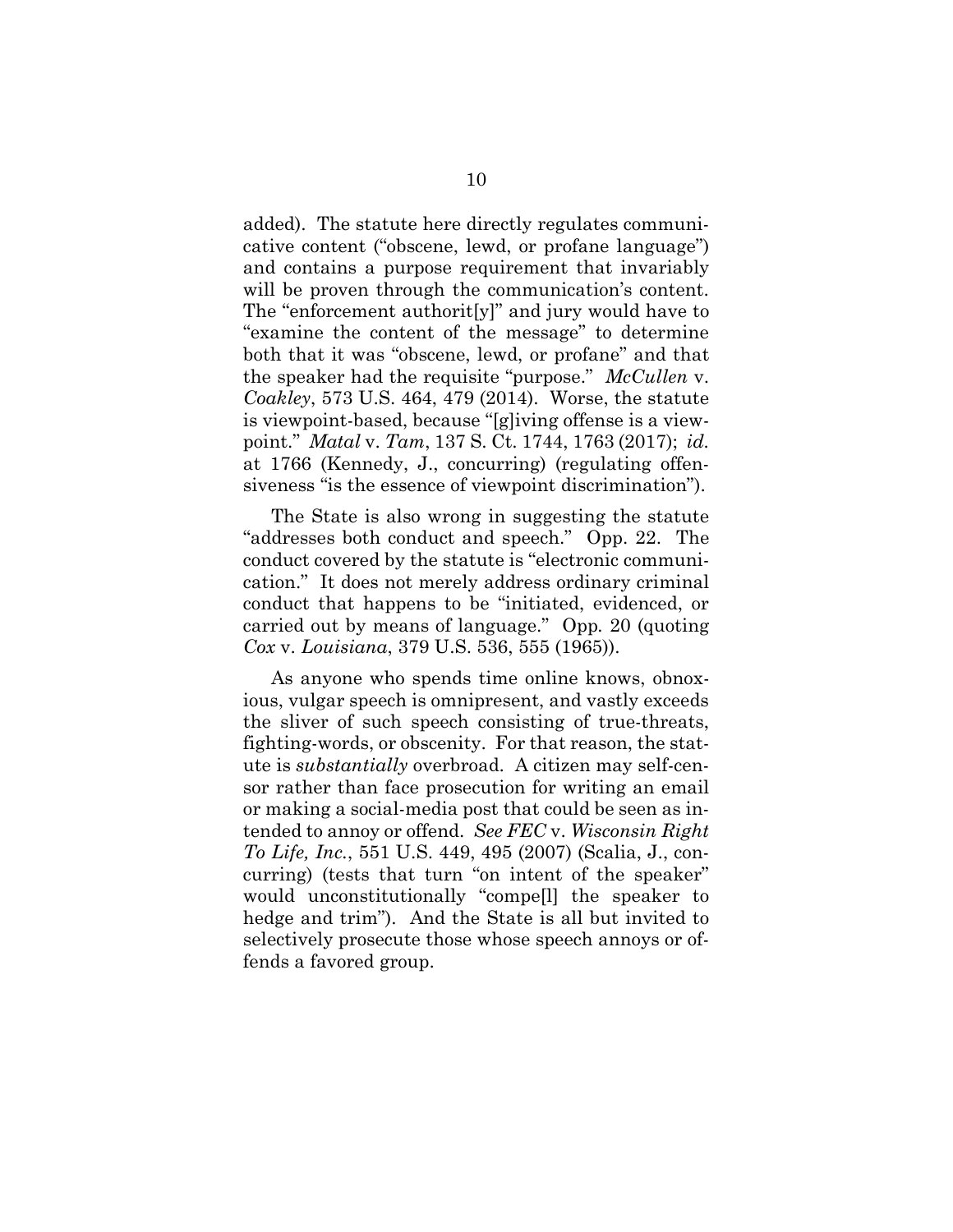#### <span id="page-16-0"></span>**III. This Case Is a Good Vehicle for Resolving an Important and Pressing Issue**

The overbreadth of statutes like Montana's is critically important today. Such statutes are widespread, *see, e.g.*, Idaho Code § 18-6710 (same as Montana's); Ark. Code Ann. § 5-71-209 (similar); Wash. Rev. Code § 9.61.230 (similar), and they regulate and stifle an ever-increasing volume of electronic communication.

The broad sweep of these laws is especially concerning because prohibiting "offensive" or "annoying" speech has become an increasingly popular means of regulating free speech. The risk of prosecution for electronic communications that are "annoy[ing]" or "offens[ive]" yet nevertheless protected is not hypothetical. *See, e.g.*, *United States* v. *Weiss*, 475 F. Supp. 3d 1015 (N.D. Cal. 2020) (messages on Mitch McConnell's website); *United States* v. *Popa*, 187 F.3d 672, 673 (D.C. Cir. 1999) (voicemails for Eric Holder); *People* v. *Mangano*, 796 N.E.2d 470, 470-71 (N.Y. 2003) (voicemails on Parking Violations Bureau's complaint line). Indeed, in *Dugan*, Montana prosecuted Randall Dugan for swearing when criticizing a public employee over the phone, and dismissed the charges only after he sought review in this Court. Pet. 5-6.

It is precisely when speech prohibitions entail the risk of arbitrary prosecution or, worse, prosecution driven by "public intolerance or animosity," that overbreadth protections are most needed. *Cf. Coates*, 402 U.S. at 615. The State cannot avoid these overbreadth concerns by focusing on the facts here. *See* Opp. 26. As the State recognizes in its re-framed Question Presented, the Petition does not raise an as-applied challenge. Opp. i. The statute is unconstitutional, instead, because it "burdens a substantial amount of protected speech relative to its plainly legitimate sweep." *Ibid.*